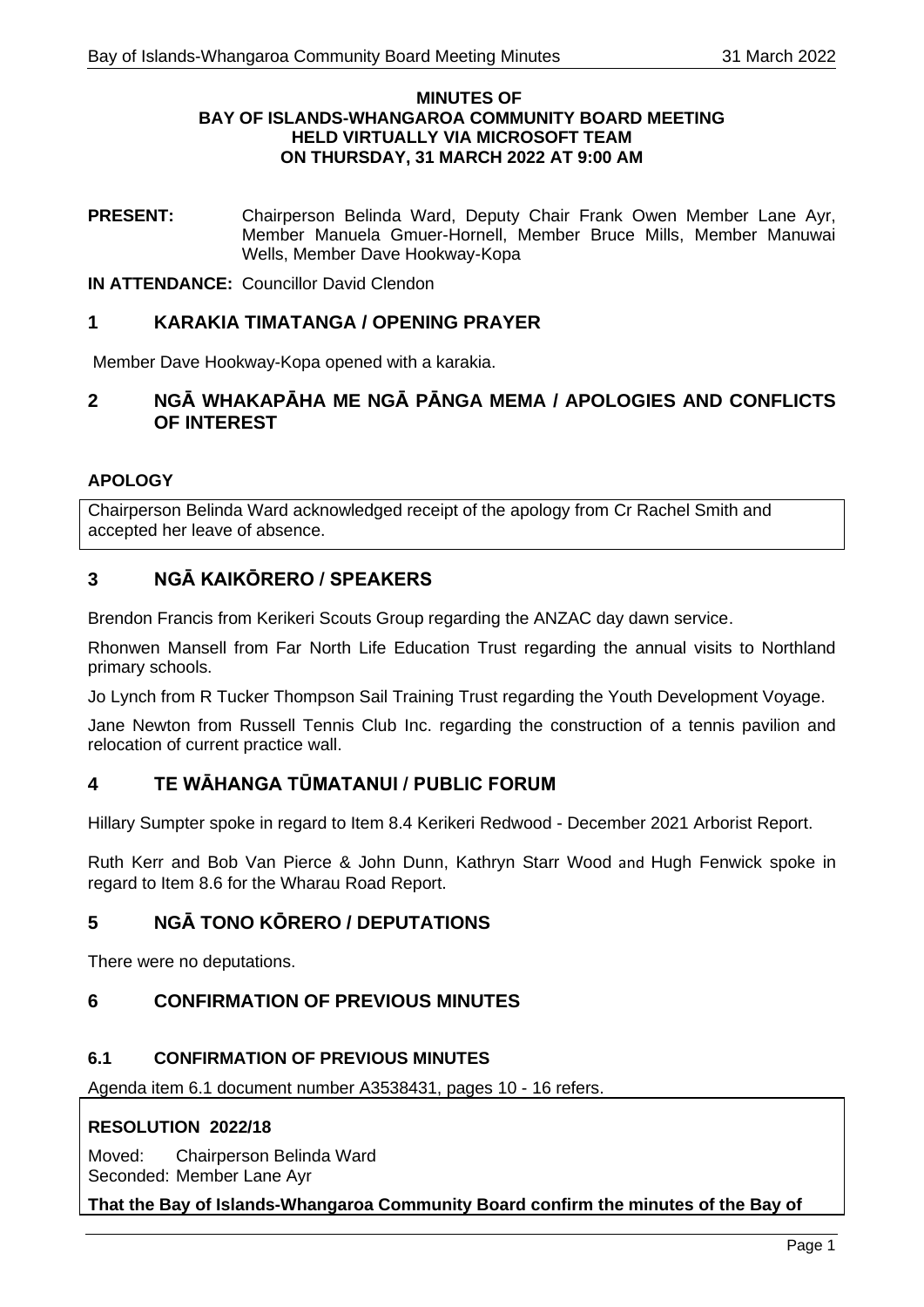**Islands Whangaroa Community Board meeting held on 3 March 2022 are a true and correct record.**

In Favour: Belinda Ward, Lane Ayr, Bruce Mills, Frank Owen, Manuwai Wells and Dave Hookway-Kopa Against: Nil

Abstained: Manuela Gmuer-Hornell

**CARRIED**

## **7 REPORTS**

## **7.1 CHAIRPERSON AND MEMBERS REPORT**

Agenda item 7.1 document number A3640027, pages 17 - 27 refers.

### **RESOLUTION 2022/19**

Moved: Member Bruce Mills Seconded: Member Manuela Gmuer-Hornell

**That the Bay of Islands-Whangaroa Community Board note the reports from Chair Belinda Ward, Deputy Chair Frank Owen and Members Lane Ayr and Bruce Mills.**

In Favour: Belinda Ward, Lane Ayr, Manuela Gmuer-Hornell, Bruce Mills, Frank Owen, Manuwai Wells and Dave Hookway-Kopa

Against: Nil

**CARRIED**

## **7.2 RELOCATION AND INSTALLATION OF KERIKERI DOMAIN PLAYGROUND TO TOTARA NORTH HALL RESERVE**

Agenda item 7.2 document number A3605085, pages 28 - 61 refers.

## **RESOLUTION 2022/20**

Moved: Member Bruce Mills Seconded: Member Lane Ayr

**That the Bay of Islands-Whangaroa Community Board approve the Relocation and Installation of Kerikeri Domain Playground to Totara North Hall Reserve.**

In Favour: Belinda Ward, Lane Ayr, Manuela Gmuer-Hornell, Bruce Mills, Frank Owen, Manuwai Wells and Dave Hookway-Kopa

Against: Nil

**CARRIED**

## **7.3 STATEMENT OF COMMUNITY BOARD FUND ACCOUNT AS AT 28 FEBRUARY 2022**

Agenda item 7.3 document number A3628641, pages 62 - 65 refers.

## **RESOLUTION 2022/21**

Moved: Chairperson Belinda Ward Seconded: Member Frank Owen

**That the Bay of Islands-Whangaroa Community Board receives the report entitled "Statement of the Bay of Islands-Whangaroa Community Board Community Fund account**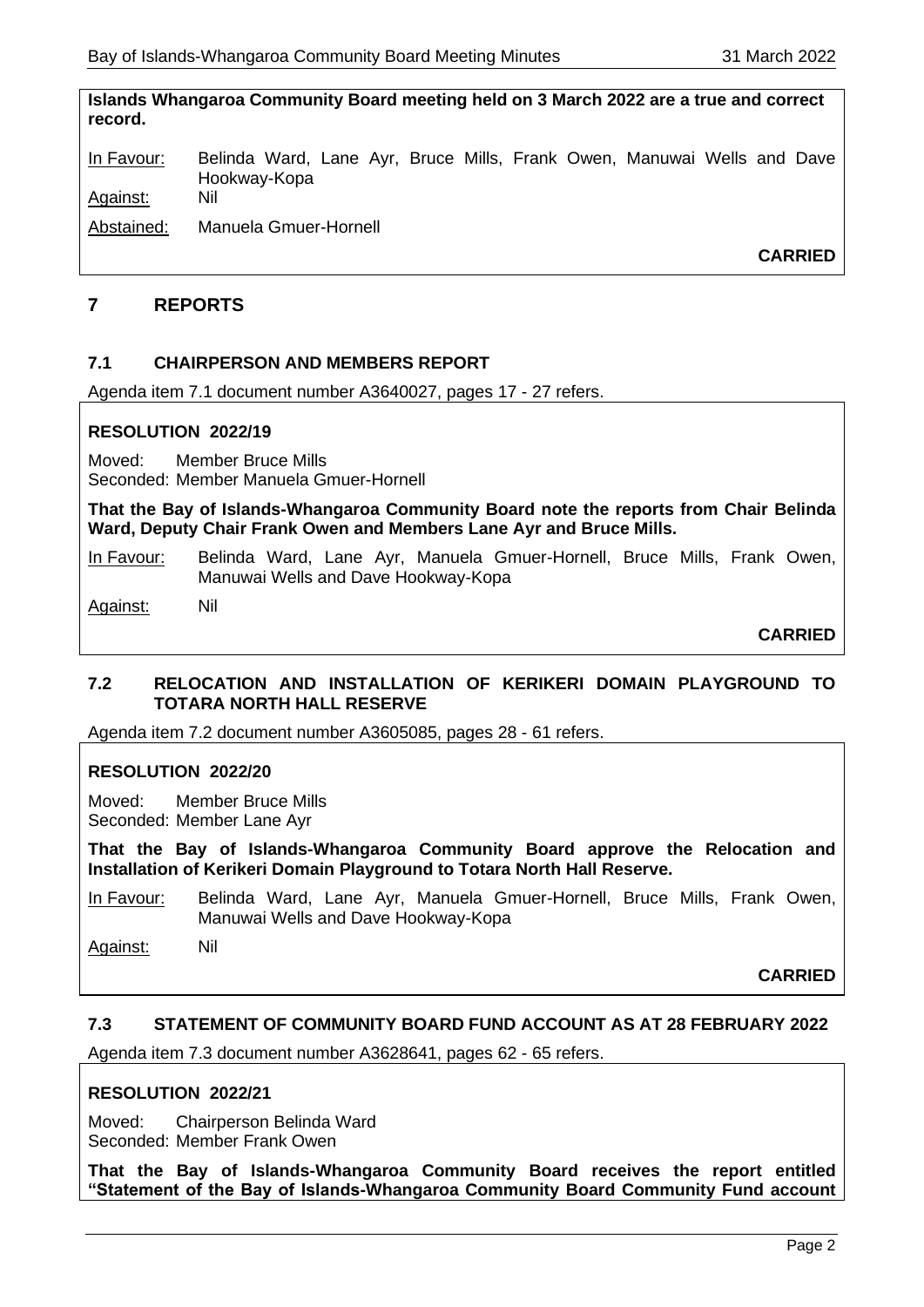#### **as at 31 December 2021".**

In Favour: Belinda Ward, Lane Ayr, Manuela Gmuer-Hornell, Bruce Mills, Frank Owen, Manuwai Wells and Dave Hookway-Kopa

Against: Nil

**CARRIED**

## **7.4 A FUNDING APPLICATIONS**

Agenda item 7.4 document number A3624939, pages 66 - 106 refers.

## **RESOLUTION 2022/22**

Moved: Chairperson Belinda Ward Seconded: Member Manuela Gmuer-Hornell

**That the Bay of Islands-Whangaroa Community Board approves the sum of \$5,000 (plus GST if applicable) be paid from the Board's Community Fund account to Kerikeri Scout Group for costs towards 2022 Kerikeri ANZAC Service to meet the following Community Outcomes:**

- **i) Communities that are healthy, safe, connected and sustainable**
- **ii) Proud, vibrant communities**

In Favour: Lane Ayr, Manuela Gmuer-Hornell, Bruce Mills, Frank Owen and Manuwai Wells Against: Belinda Ward and Dave Hookway-Kopa

**CARRIED**

## **7.4 B FUNDING APPLICATIONS**

## **MOTION**

Moved: Chairperson Belinda Ward Seconded: Member Manuela Gmuer-Hornell

That the Bay of Islands-Whangaroa Community Board approves the sum of \$10,000 (plus GST if applicable) be paid from the Board's Community Fund account to Life Education Trust for costs towards School Visits to meet the following Community Outcomes:

- i) Communities that are healthy, safe, connected and sustainable
- ii) Proud, vibrant communities

In Favour: Bruce Mills Against: Belinda Ward, Lane Ayr, Manuela Gmuer-Hornell, Frank Owen, Manuwai Wells and Dave Hookway-Kopa

**LOST**

## **7.4 C FUNDING APPLICATION**

## **MOTION**

Moved: Chairperson Belinda Ward Seconded: Member Manuela Gmuer-Hornell

That the Bay of Islands-Whangaroa Community Board approves the sum of \$2,461 (plus GST if applicable) be paid from the Board's Community Fund account to R Tucker Thompson Sail Training Trust for costs towards participation costs for one trainee from the Bay of Islands-Whangaroa Community Board area to meet the following Community Outcomes: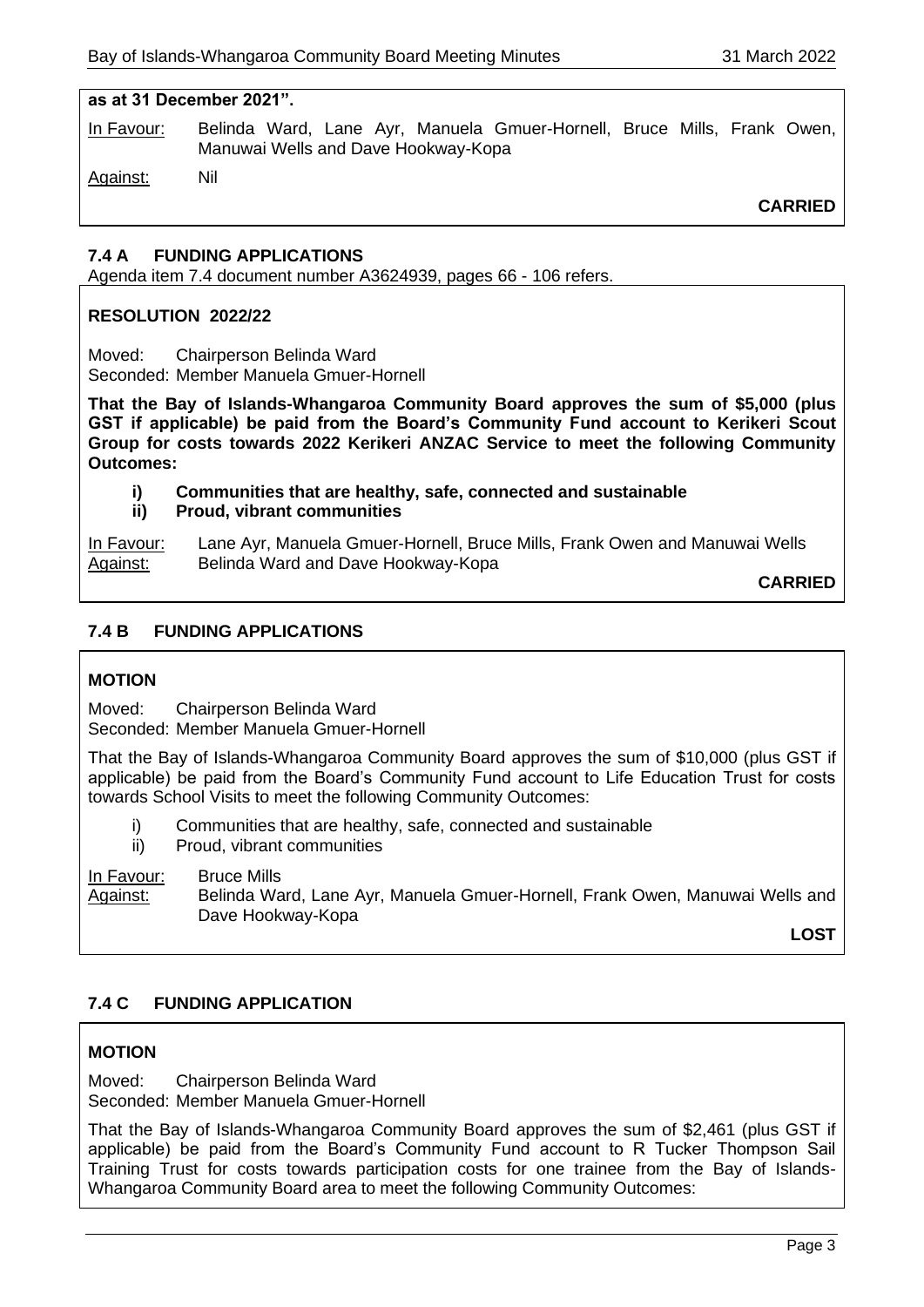i) Communities that are healthy, safe, connected and sustainable

ii) Proud, vibrant communities

## **AMENDMENT**

Moved: Member Lane Ayr Seconded: Member Frank Owen

That the Bay of Islands-Whangaroa Community Board approves the sum of \$4,922 (plus GST if applicable) be paid from the Board's Community Fund account to R Tucker Thompson Sail Training Trust for costs towards participation costs for two trainees from the Bay of Islands-Whangaroa Community Board area to meet the following Community Outcomes:

- i) Communities that are healthy, safe, connected and sustainable
- ii) Proud, vibrant communities
- In Favour: Belinda Ward, Lane Ayr, Manuela Gmuer-Hornell, Bruce Mills, Frank Owen, Manuwai Wells and Dave Hookway-Kopa

Against: Nil

**CARRIED**

The amendment became the substantive motion.

### **RESOLUTION 2022/23**

Moved: Member Lane Ayr Seconded: Member Frank Owen

**That the Bay of Islands-Whangaroa Community Board approves the sum of \$4,922 (plus GST if applicable) be paid from the Board's Community Fund account to R Tucker Thompson Sail Training Trust for costs towards participation costs for two trainees from the Bay of Islands-Whangaroa Community Board area to meet the following Community Outcomes:**

**i) Communities that are healthy, safe, connected and sustainable**

## **ii) Proud, vibrant communities**

In Favour: Belinda Ward, Lane Ayr, Manuela Gmuer-Hornell, Bruce Mills, Frank Owen, Manuwai Wells and Dave Hookway-Kopa

Against: Nil

**CARRIED**

## **7.4 D FUNDING APPLICATION**

#### **MOTION 2022/24**

Moved: Chairperson Belinda Ward Seconded: Member Manuela Gmuer-Hornell

That the Bay of Islands-Whangaroa Community Board approves the sum of \$20,000 (plus GST if applicable) be paid from the Board's Community Grant Fund account to Russell Tennis Club Inc for costs towards building a new pavilion to meet the following Community Outcomes:

- i) Communities that are healthy, safe, connected and sustainable
- ii) Proud, vibrant communities

## **AMENDMENT**

Moved: Member Manuwai Wells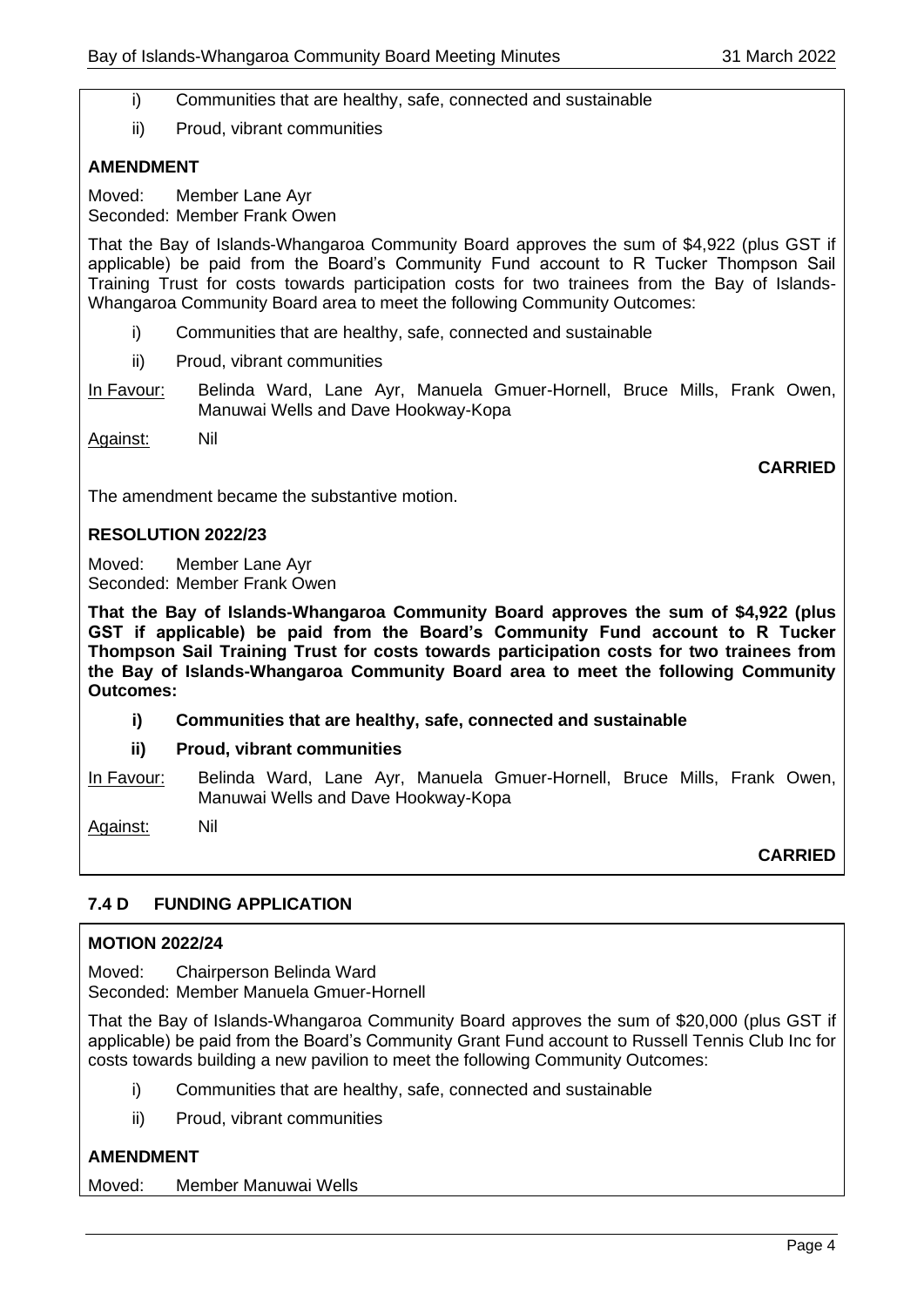Seconded: Member Dave Hookway-Kopa

That the Bay of Islands-Whangaroa Community Board approves the sum of \$6,000 (plus GST if applicable) be paid from the Board's Community Grant Fund account to Russell Tennis Club Inc for costs towards building a new pavilion to meet the following Community Outcomes:

- i) Communities that are healthy, safe, connected and sustainable
- ii) Proud, vibrant communities

## In Favour: Manuwai Wells and Dave Hookway-Kopa

Against: Belinda Ward, Lane Ayr, Manuela Gmuer-Hornell, Bruce Mills and Frank Owen

**LOST** 

# **RESOLUTION 2022/25**

Moved: Chairperson Belinda Ward Seconded: Member Manuela Gmuer-Hornell

**That the Bay of Islands-Whangaroa Community Board approves the sum of \$20,000 (plus GST if applicable) be paid from the Board's Community Grant Fund account to Russell Tennis Club Inc for costs towards building a new pavilion to meet the following Community Outcomes:**

## **i) Communities that are healthy, safe, connected and sustainable**

# **ii) Proud, vibrant communities**

In Favour: Belinda Ward, Lane Ayr, Manuela Gmuer-Hornell, Bruce Mills and Frank Owen

Against: Dave Hookway-Kopa

Abstained: Manuwai Wells

**CARRIED**

# **7.4 E FUNDING APPLICATION**

## **MOTION**

Moved: Member Manuwai Wells Seconded: Member Manuela Gmuer-Hornell

Moved: Chairperson Belinda Ward Seconded: Member Manuela Gmuer-Hornell

That the Bay of Islands-Whangaroa Community Board confirm their resolutions of 3 June 2021 and 7 October 2021 to approve the sum of \$10,000 (plus GST if applicable) be paid from the Board's Community Fund account to Kawakawa Hundertwasser Charitable Trust with the following conditions and authorise the release of the funds:

- i) Kawakawa Hundertwasser Charitable Trust work with Bay of Islands-Whangaroa Community Board Kawakawa - Moerewa subdivision representative, Kawakawa business association, iwi/hapu representatives and other interested community groups.
- ii) report back to Bay of Islands-Whangaroa Community Board with a project brief including timeline and deliverable commitments before funds are uplifted.

## **AMENDMENT**

Moved: Member Manuwai Wells Seconded: Member Manuela Gmuer-Hornell

That the Bay of Islands-Whangaroa Community Board confirm their resolutions of 3 June 2021 and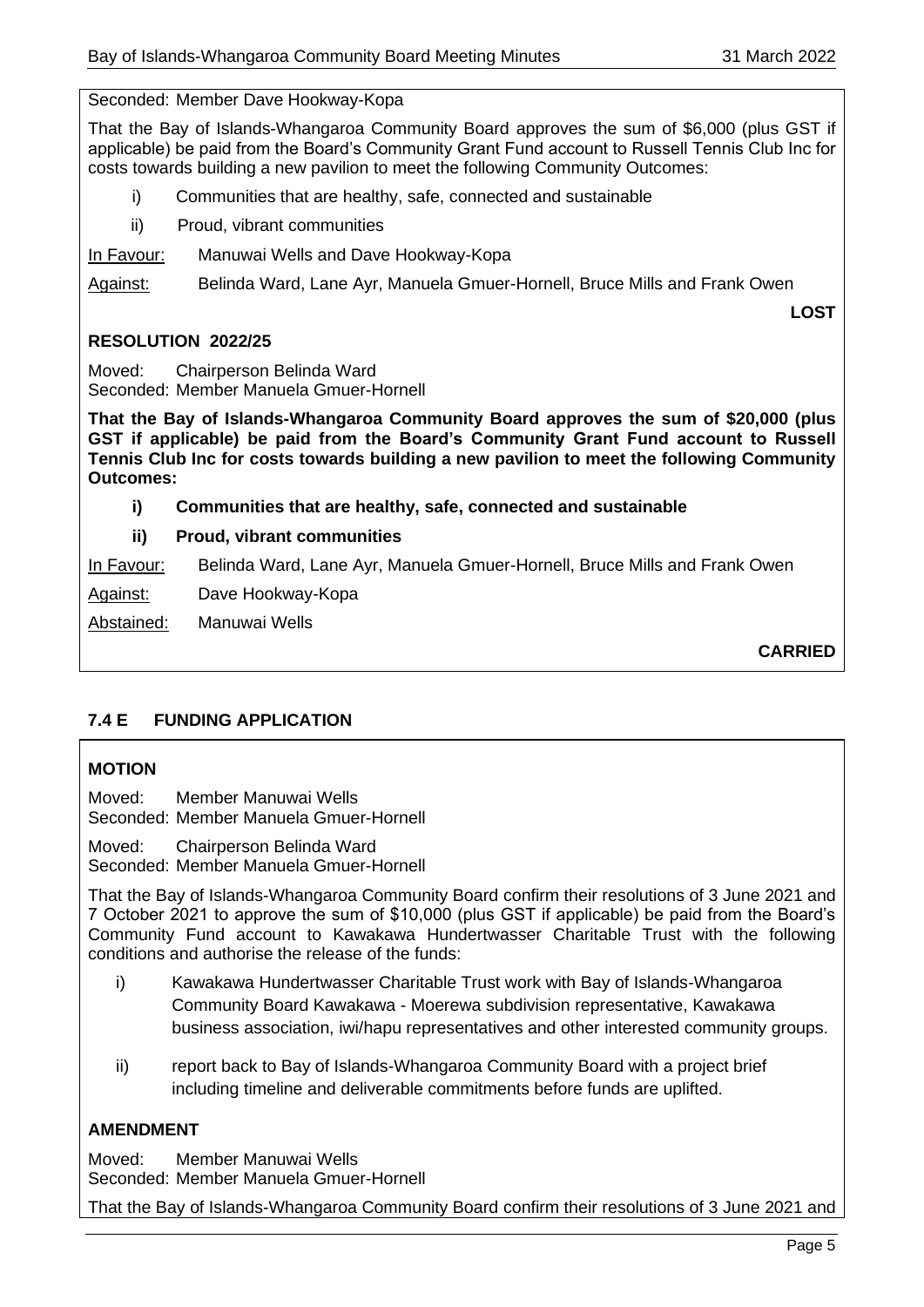7 October 2021 to approve the sum of \$10,000 (plus GST if applicable) be paid from the Board's Community Fund account to Kawakawa Hundertwasser Charitable Trust with the following conditions and authorise the release of the funds:

- i) Kawakawa Hundertwasser Charitable Trust work with Bay of Islands-Whangaroa Community Board Kawakawa - Moerewa subdivision representative, Hapu representatives and other interested community groups.
- In Favour: Belinda Ward, Lane Ayr, Manuela Gmuer-Hornell, Bruce Mills, Frank Owen, Manuwai Wells and Dave Hookway-Kopa

Against: Nil

**CARRIED**

The amendment became the substantive motion.

### **RESOLUTION 2022/26**

Moved: Member Manuwai Wells Seconded: Member Manuela Gmuer-Hornell

**That the Bay of Islands-Whangaroa Community Board confirm their resolutions of 3 June 2021 and 7 October 2021 to approve the sum of \$10,000 (plus GST if applicable) be paid from the Board's Community Fund account to Kawakawa Hundertwasser Charitable Trust with the following conditions and authorise the release of the funds:** 

**i) Kawakawa Hundertwasser Charitable Trust work with Bay of Islands-Whangaroa Community Board Kawakawa - Moerewa subdivision representative, Hapu representatives and other interested community groups.** 

In Favour: Belinda Ward, Lane Ayr, Manuela Gmuer-Hornell, Bruce Mills, Frank Owen, Manuwai Wells and Dave Hookway-Kopa

Against: Nil

**CARRIED**

The meeting adjourned at 11.47 am and reconvened at 12 noon.

# **8 INFORMATION REPORTS**

#### **8.1 BAY OF ISLANDS-WHANGAROA COMMUNITY HALL ANNUAL INFORMATION UPDATE**

Agenda item 8.1 document number A3603245, pages 107 - 104 refers.

## **MOTION**

Moved: Chairperson Belinda Ward Seconded: Member Manuela Gmuer-Hornell

That the Bay of Islands-Whangaroa Community Board receive the report Bay of Islands-Whangaroa Community Hall Annual Information update.

## **AMENDMENT**

Moved: Chairperson Belinda Ward Seconded: Member Manuela Gmuer-Hornell

That the meeting of Bay of Islands-Whangaroa Community Board be adjourned. That the Bay of Islands-Whangaroa Community Board receive the report Bay of Islands-Whangaroa Community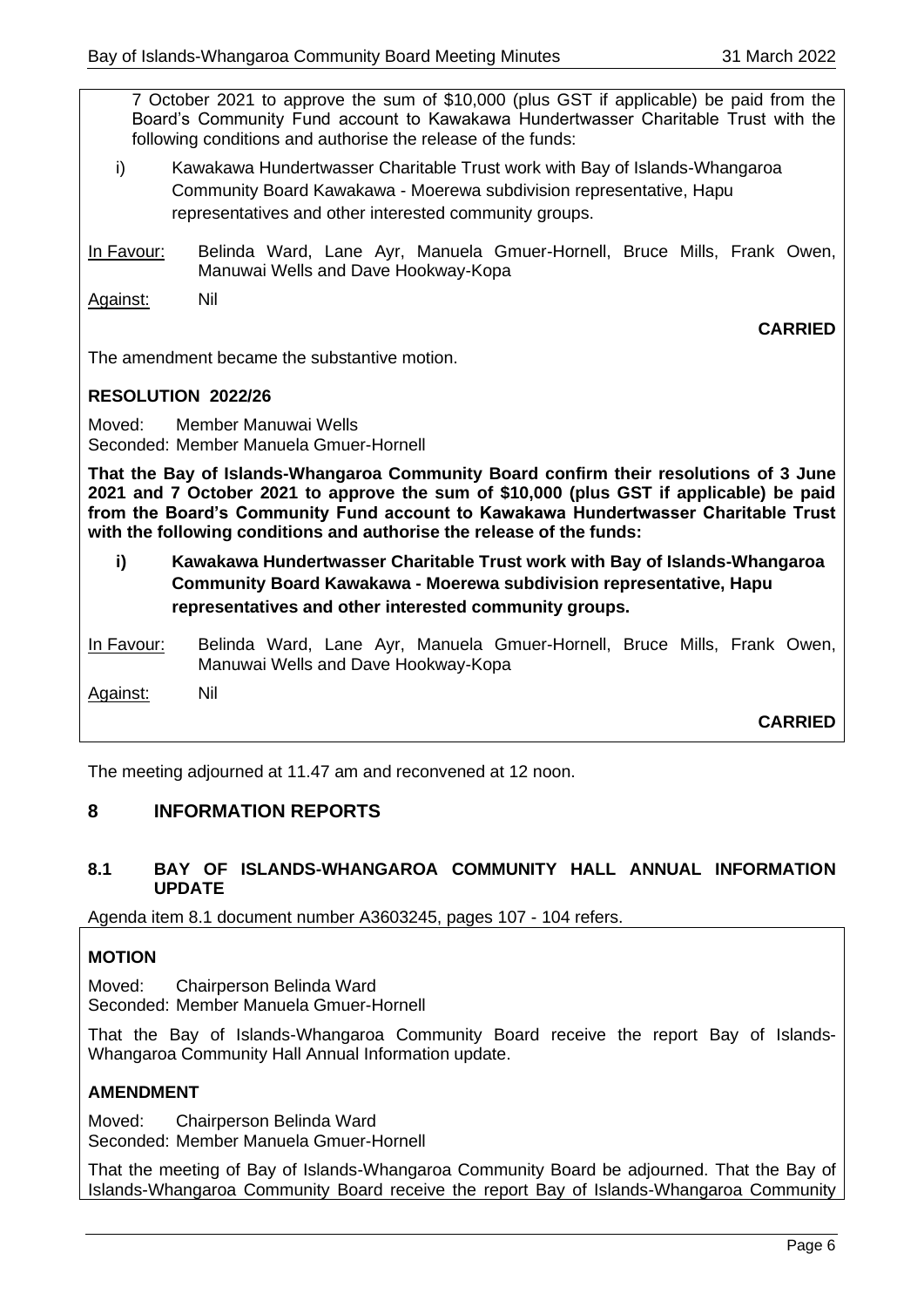Hall Annual Information update and refers the report back to the author for more information

In Favour: Belinda Ward, Lane Ayr, Manuela Gmuer-Hornell, Bruce Mills, Frank Owen, Manuwai Wells and Dave Hookway-Kopa

Against: Nil

**CARRIED**

The amendment became the substantive motion.

#### **RESOLUTION 2022/27**

Moved: Chairperson Belinda Ward Seconded: Member Manuela Gmuer-Hornell

**That the meeting of Bay of Islands-Whangaroa Community Board be adjourned. That the Bay of Islands-Whangaroa Community Board receive the report Bay of Islands-Whangaroa Community Hall Annual Information update and refers the report back to the author for more information** 

In Favour: Belinda Ward, Lane Ayr, Manuela Gmuer-Hornell, Bruce Mills, Frank Owen, Manuwai Wells and Dave Hookway-Kopa

Against: Nil

**CARRIED**

## **8.2 RESERVE MANAGEMENT (DOMAIN) COMMITTEE - ANNUAL RETURNS**

Agenda item 8.2 document number A3611606, pages 175 - 192 refers.

### **RESOLUTION 2022/28**

Moved: Chairperson Belinda Ward Seconded: Member Manuela Gmuer-Hornell

**That the Bay of Islands-Whangaroa Community Board receive the report Reserve Management (Domain) Committee - Annual Returns, noting receipt of the annual information from the Russell Sports Club and the Kawakawa Domain committee.**

In Favour: Belinda Ward, Lane Ayr, Manuela Gmuer-Hornell, Bruce Mills, Frank Owen, Manuwai Wells and Dave Hookway-Kopa

Against: Nil

**CARRIED**

## **8.3 MOEREWA TRAFFIC CALMING DELIVERY STRATEGY**

Agenda item 8.3 document number A3627320, pages 193 - 195 refers.

#### **RESOLUTION 2022/29**

Moved: Member Dave Hookway-Kopa Seconded: Member Manuwai Wells

**That the Bay of Islands-Whangaroa Community Board receive the report Moerewa Traffic Calming Delivery Strategy.**

In Favour: Belinda Ward, Lane Ayr, Manuela Gmuer-Hornell, Bruce Mills, Frank Owen, Manuwai Wells and Dave Hookway-Kopa

Against: Nil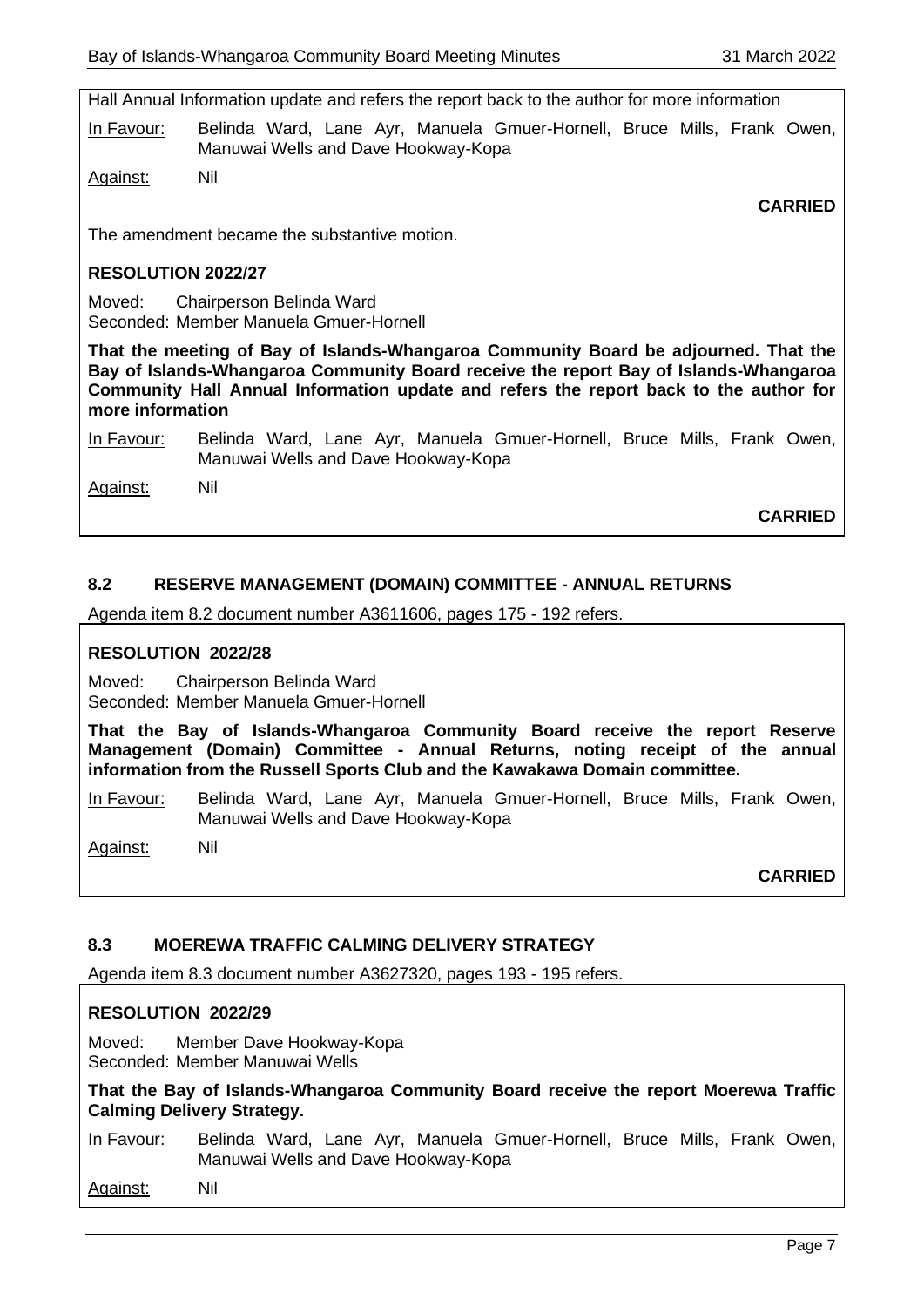**CARRIED**

## **8.4 KERIKERI REDWOOD - DECEMBER 2021 ARBORIST REPORT**

Agenda item 8.4 document number A3617652, pages 196 - 209 refers.

## **MOTION**

Moved: Chairperson Belinda Ward Seconded: Member Manuela Gmuer-Hornell

That the Bay of Islands-Whangaroa Community Board receive the report Kerikeri Redwood - December 2021 Arborist Report.

This motion was withdrawn and a new motion proposed.

# **MOTION**

Moved: Member Frank Owen Seconded: Member Manuela Gmuer-Hornell

That the Bay of Islands-Whangaroa Community Board declines to the receive the report and refers the report back to the writer and requests a more in depth level 3 assessment from Arborlab or any other suitably qualified arborist.

In Favour: Belinda Ward, Lane Ayr, Manuela Gmuer-Hornell, Bruce Mills, Frank Owen, Manuwai Wells and Dave Hookway-Kopa

Against: Nil

## **RESOLUTION 2022/30**

Moved: Member Frank Owen Seconded: Member Manuela Gmuer-Hornell

**That the Bay of Islands-Whangaroa Community Board declines to the receive the report and refers the report back to the writer and requests a more in depth level 3 assessment from Arborlab or any other suitably qualified arborist.** 

In Favour: Belinda Ward, Lane Ayr, Manuela Gmuer-Hornell, Bruce Mills, Frank Owen, Manuwai Wells and Dave Hookway-Kopa

Against: Nil

**CARRIED**

**CARRIED**

## **8.5 MORETON BAY FIG, RUSSELL - 2021 ARBORIST REPORT**

Agenda item 8.5 document number A3624377, pages 210 - 221 refers.

## **RECOMMENDATION**

Moved: Member Manuela Gmuer-Hornell Seconded: Chairperson Belinda Ward

### **That the Bay of Islands-Whangaroa Community Board receive the Moreton Bay Fig, Russell - 2021 Arborist Report.**

In Favour: Belinda Ward and Lane Ayr

Against: Manuela Gmuer-Hornell, Bruce Mills, Frank Owen, Manuwai Wells and Dave Hookway-Kopa, due to the report failing to provide what was wantedj